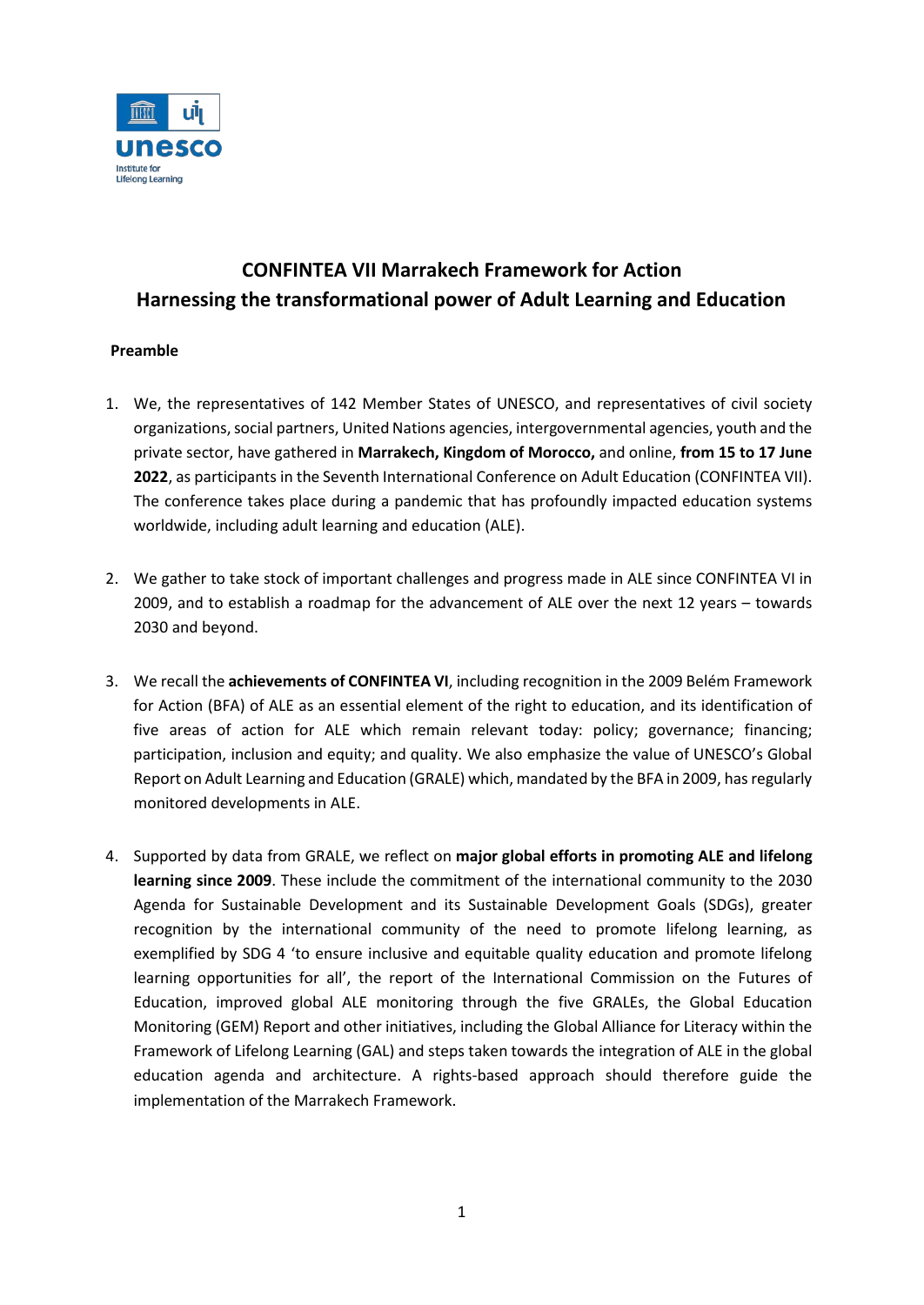

- 5. We underline the long-term structural impact of the **COVID-19 pandemic** and its contrasting effects on ALE. The pandemic has drawn additional attention to the need for governments and communities to develop and implement strategies for the acquisition of knowledge, skills and competencies and learning policies that support youth and adults to cope with the effects of this crisis. We also emphasize the need to build strategies for reskilling and upskilling, which are necessary to meet the changing needs of societies and the world of work brought about especially by the green and digital transitions.
- 6. We recall the **2030 Agenda for Sustainable Development**, adopted by the United Nations (UN) General Assembly in 2015, and are committed to achieving the 17 SDGs. We recognize that lifelong learning is critical to all 17 goals and that, as a core dimension of lifelong learning, ALE is key to their achievement. We especially reaffirm our commitment to SDG 4, through which Member States have committed to 'ensure inclusive and equitable quality education and promote lifelong learning opportunities for all'. We recall the **Berlin Declaration on Education for Sustainable Development,** which reaffirms the importance of education forsustainable development, adopted in May 2021, and invite adult learners to help achieve its 16 recommendations. We also acknowledge the report from the International Commission on the Futures of Education (UNESCO, 2021)[,](https://unesdoc.unesco.org/ark:/48223/pf0000379707) *[Re-imagining our futures together: A new social contract for education,](https://unesdoc.unesco.org/ark:/48223/pf0000379707)* which asserts the right to quality education throughout life and underlines the transformative power of education for building a sustainable future.
- 7. We strongly support the Commission's call to ensure "gender equality and the rights of all" in and through adult learning and education, recognizing that gender norms can affect learners' ability to engage effectively in education. Gender-transformative adult learning and education must be comprehensive, holistic and intergenerational, bringing together education actors with sectors such as health, protection and justice.
- 8. We uphold the **[Recommendation on Adult Learning and Education \(](https://unesdoc.unesco.org/ark:/48223/pf0000245179)RALE)**, adopted by UNESCO's General Conference in 20[1](#page-1-0)5, including its definition of  $ALE<sup>1</sup>$  and identification of three key fields of learning: literacy and basic skills; continuing education and vocational skills; and liberal, popular and community education and citizenship skills.

<span id="page-1-0"></span> $1$  Adult education is a core component of lifelong learning. It comprises all forms of education and learning that aim to ensure that all youth and adults participate in their societies and the world of work. It denotes the entire body of learning processes, formal, non-formal and informal, whereby those regarded as adults by the society in which they live, develop and enrich their capabilities for living and working, both in their own interests and those of their communities, organizations and societies. Adult learning and education involve sustained activities and processes of acquiring, recognizing, exchanging, and adapting capabilities. Given that the boundaries of youth and adulthood are shifting in most cultures, in this text the term "adult" denotes all those who engage in adult learning and education, even if they have not reached the legal age of maturity'. (Recommendation on Adult Learning and Education, 2015, p. 6)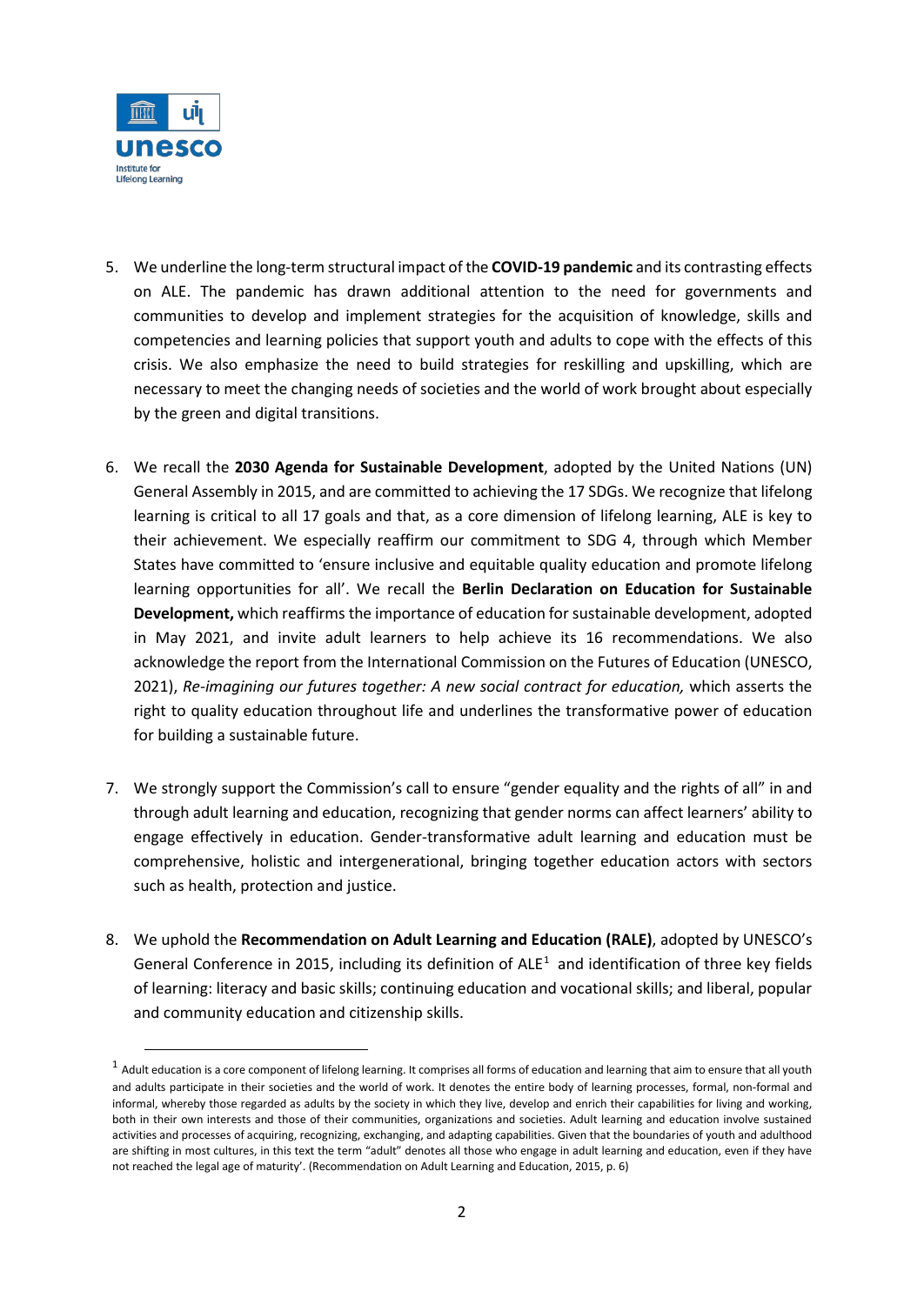

- 9. We reaffirm that ALE is a key component of lifelong learning<sup>[2](#page-2-0)</sup>, noting that ALE policies and practices apply to a wide range of ages, education levels, learning spaces and modalities, and recognizing that lifelong learning is the major engine of a learning society at different levels, involving individuals, families, organizations, workplaces, neighbourhoods, cities, and regions.
- 10. We strongly affirm education, including ALE, as a fundamental human right a commitment which is critical in understanding and framing education as a public endeavour and a common good – as asserted by the International Commission on the Futures of Education.
- 11. We also recognize the continued, rich and diverse contributions of the international ALE community, including governmental and non-governmental stakeholders, for their contribution to the organization of CONFINTEA VII, including regional and sub-regional preparatory conferences, the outcome documents of which, alongside the BFA, the Suwon CONFINTEA VI mid-term review report, GRALE, RALE and UNESCO's Re-imagining our futures together report, have provided the basis for this framework for action.
- 12. At a time when societies are threatened by rising fanaticism and violent extremism, growing distrust in science and rising inequalities within and between countries, we reaffirm that ALE can constitute a powerful policy response to consolidate social cohesion, enhance socio-emotional skill development, secure peace, strengthen democracy, improve cultural understanding, eliminate all types of discrimination, and promote peaceful living together and active and global citizenship.
- 13. We commit to promoting the recommendations of this Marrakech Framework for Action as an integral part of the forthcoming Transforming Education Summit in September 2022. We recall the importance of this Framework, which will serve as a reference document for the Summit.

# **Principles and priority areas**

14. Promoting ALE within a lifelong learning perspective: While recognizing that the priority areas of the Belém Framework for Action remain relevant, SDG 4 provides a unique opportunity to position ALE as a key component of lifelong learning, contributing to sustainable development and to the promise of peace that lies in UNESCO's constitution.

<span id="page-2-0"></span><sup>&</sup>lt;sup>2</sup> 'In essence, lifelong learning is rooted in the integration of learning and living, covering learning activities for people of all ages (children, young people, adults and elderly, girls and boys, women and men) in all life-wide contexts (family, school, community, workplace and so on) and through a variety of modalities (formal, non-formal and informal) which together meet a wide range of learning needs and demands. Education systems which promote lifelong learning adopt a holistic and sector-wide approach involving all sub-sectors and levels to ensure the provision of learning opportunities for all individuals'.

<sup>(</sup>Education 2030 Framework for Action, UNESCO 2015, p. 30, footnote 5)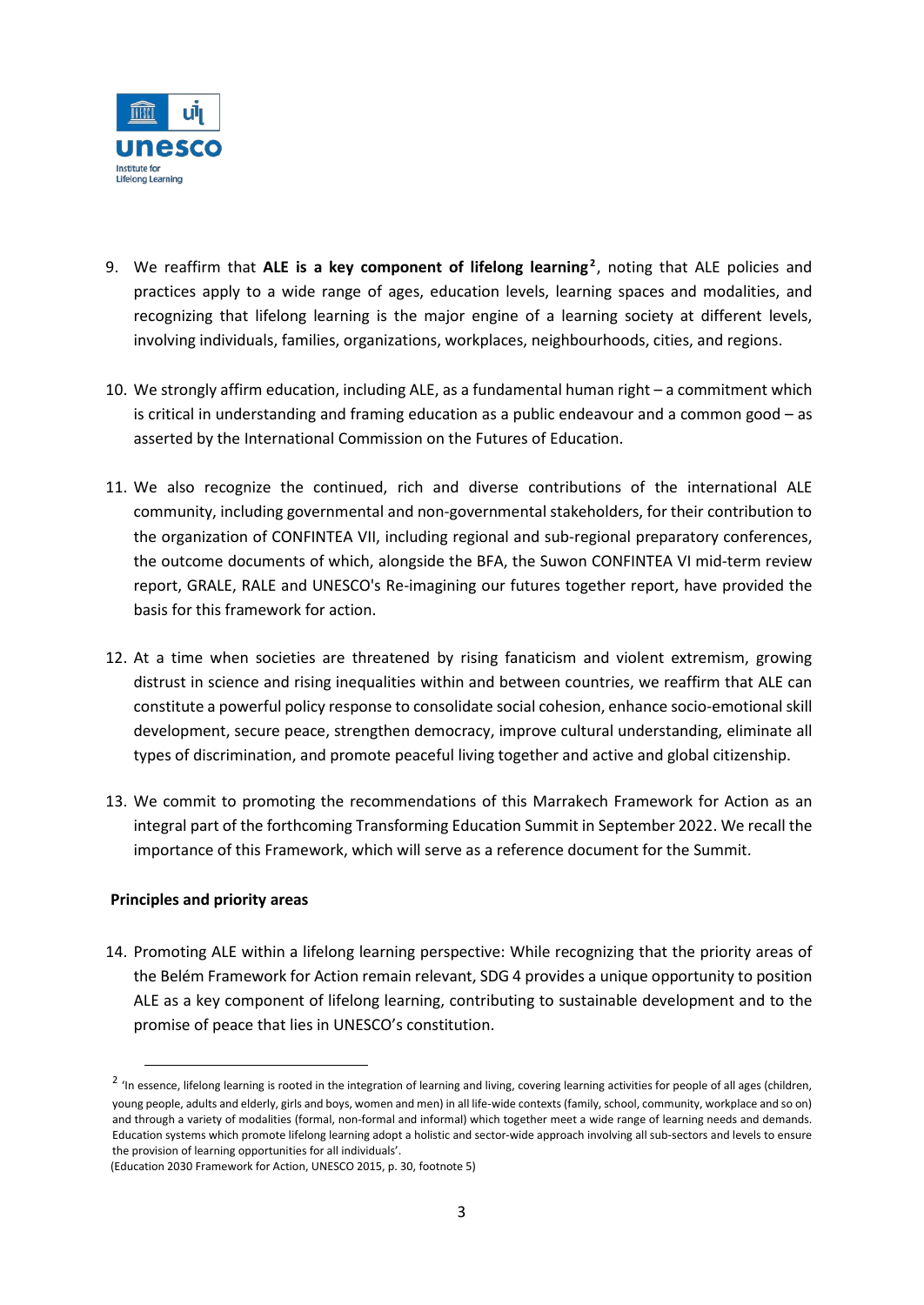

- 15. Building a new social contract: Inspired by the findings and proposals of Reimagining our futures together, ALE plays a key role in creating humanistic responses based on human rights, democratic societies, ethical principles, the mobilization of collective intelligence and an open dialogue informed by interdisciplinary knowledge.
- 16. In spite of remarkable progress during the past decades, including in women's literacy, many countries still struggle to reach adequate literacy levels, including digital literacy, and to bridge the considerable gender gap. In 2021, more than 770 million adults were lacking basic literacy skills, three out of five of whom were women (UIS). The benefits of literacy for individuals, families, communities, societies and the planet are well documented, and adult literacy must receive sufficient policy attention and financial support
- 17. Unlocking the potential of adult learning and education for climate action: Climate change represents a huge threat for humanity as well as for other species. It prompts us to question current production and consumption patterns, invent new industries and accept moral responsibility for future generations, recognizing that caring for the planet must become a global imperative. Hence, climate education must be mainstreamed in lifelong learning systems. ALE must be part of this green transformation. It gives youth and adults an understanding of the issue, raises their awareness and equips them with the knowledge and agency needed to adapt to and counter climate change, and develop resilience and agency for transformation. ALE can play an important role in empowering adult and older citizens so that they become role models for children and change agents at local, national and global levels. Community learning and citizenship education are key factors for sustainable development, including rural development, and to raise awareness of the impact of climate change. Furthermore, ALE institutions themselves can act as models for green transition in society by greening their curricula, facilities and management.
- 18. Promoting equal access of all learners, including older adults, to learning in digital environments: Technology is introducing important changes in the ways in which adults learn and are taught, as well as in the competencies and skills needed. It has become a powerful facilitator and a catalyst of individual learning. While technology can be a driver of progress in education, it can also create new barriers that make social or collective learning more challenging, widen existing social divides and create new ones. Equal access of all learners to learning in digital environments is a crucial prerequisite of dealing with these. This has implications for how adults engage as active members of society, and increases the importance of critical thinking, communication, empathy and social skills when navigating online environments to counteract mis- and disinformation. Building effective strategies, policies and instruments, bridging the digital divide, increasing access, addressing online power relations and preventing the abuse of technology are all critical in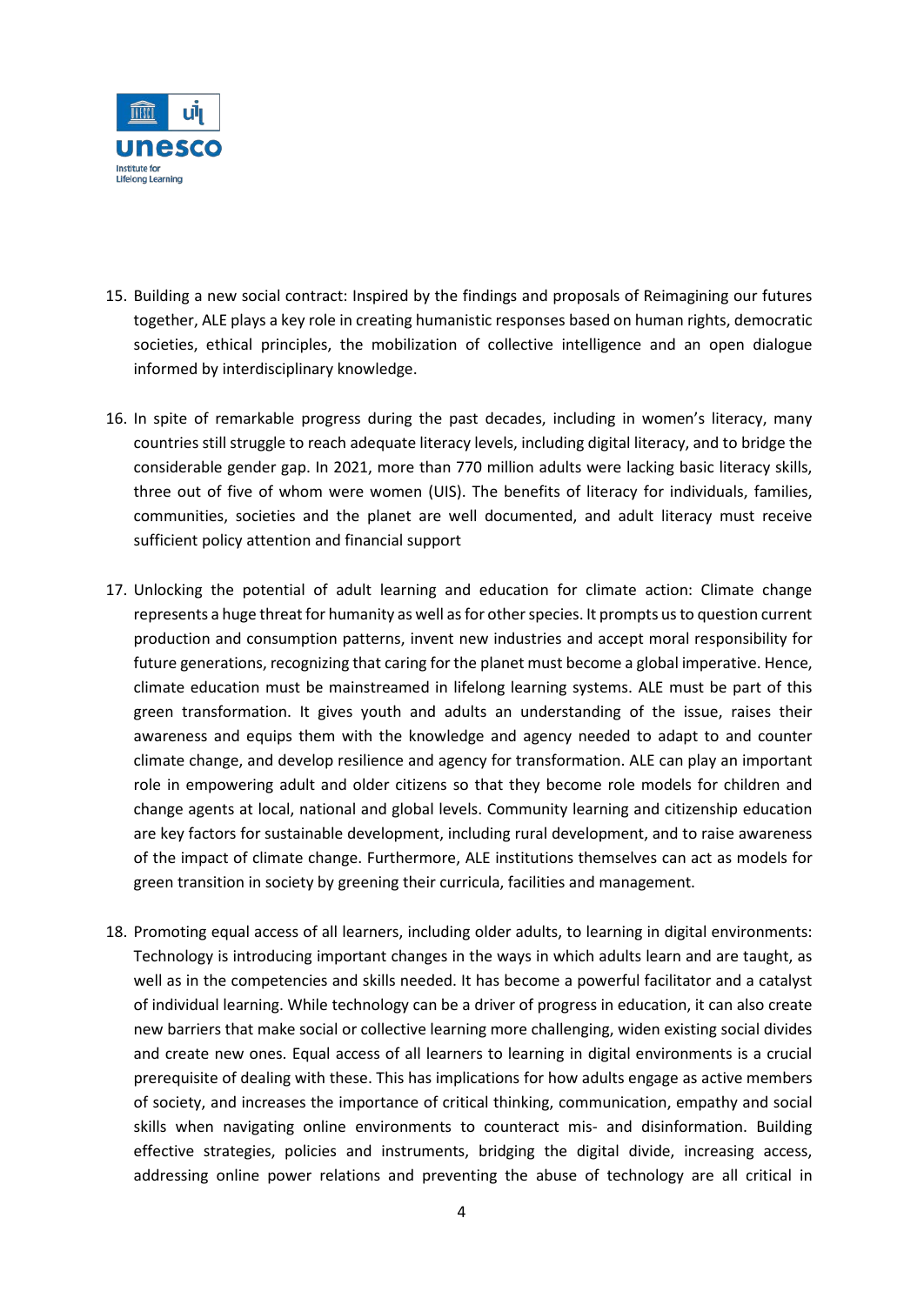

establishing the transformative and emancipatory power of ALE. Effective digital pedagogies also require new models of teaching and learning in face-to-face, distance and blended formats.

- 19. Preparing adults for the future of work: Demographic shifts, the fourth industrial revolution, globalization and climate change are deeply transforming the economy and the labour market. These transformations have major implications for the nature of work, employment structures, the content of jobs, and the competencies and skills required. The linear education-to-work transition that was the dominant pattern for decades is becoming less relevant as, increasingly, adults follow complex trajectories over their working life. In this context, the task of ALE, through the shared responsibility of stakeholders, is to provide – in a flexible way – equitable acquisition of relevant knowledge, competencies and skills throughout the life course, including vocational guidance and other learning support to employment, decent work, career development and entrepreneurship. Demographic trends also indicate that the life expectancy of people across the globe continues to rise, contributing to the emergence of an ageing world. As, in an increasing number of countries, a large portion of the population will not be in work, the nature of ALE must be adapted, with more focus on preparing older adults for post-work activities, including to facilitate their continued meaningful contribution to societies and to place stronger emphasis on their well-being and enjoyment of all spheres of their lives. Moreover, the transformation of the economy required to achieve carbon neutrality and protect the environment will create an urgent need to reskill and upskill adults who are already in the labour market.
- 20. Creating a culture of lifelong learning: Lifelong learning will be key to addressing the challenges faced by humanity, from the climate crisis to technological and demographic change, in addition to those posed by the COVID-19 pandemic and the inequalities it has exacerbated. To achieve this, a holistic approach is needed, encompassing all types of ALE (formal, non-formal and informal), and all sectors and fields, various learning sites, including in-person as well as online and blended learning, and diverse learner groups. Thus, a learning environment needs to be created whereby inclusive and quality education and lifelong learning for young and old are established as a public endeavour that serves not only the world of work, but also individual wellbeing and the common good.

### **Action recommendations for transformative ALE**

### Establishing frameworks and governance arrangements

21. Recognizing the need for a renewed social contract for education, we invite UNESCO to initiate relevant expert consultations and intergovernmental dialogue on ways to strengthen the existing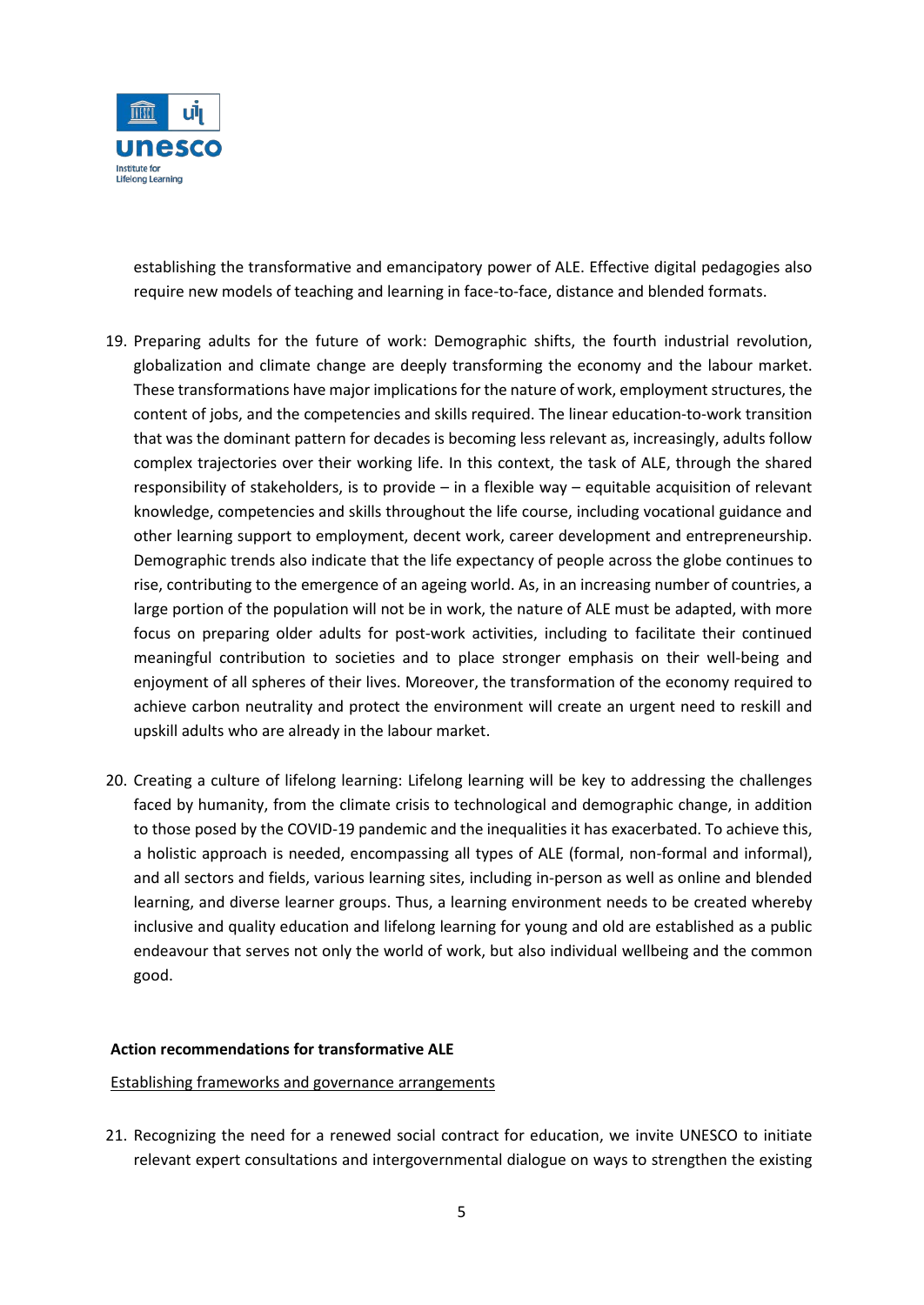

human rights framework with regard to lifelong learning. This process should explore the most appropriate ways to translate the vision of a right to lifelong learning – with adult learning and education at its core - into reality, hence creating a culture of lifelong learning that is adapted to each Member State.

22. We recognize the value of multi-sectoral platforms to support the governance of ALE with all relevant and key actors, including in particular ministries, civil society organizations, youth, the private sector, universities and ALE providers. We also underline the importance of dialogue between workers and employers, and their organizational structures, which, in many countries, contributes to governance – particularly in terms of continuing professional development.

# Redesigning systems for ALE

- 23. Recognizing the increasing diversity of ALE providers resulting from the emergence of complex learning ecosystems, we reiterate the need to strengthen the role of governments in establishing mechanisms and regulations and in allocating financial and human resources to support structures for ALE and to regulate, incentivize, stimulate, coordinate and monitor ALE as a public and common good within strengthened public education provision.
- 24. We recognize the importance of strengthening ALE at the local level, as a strategic dimension for planning, design and implementation for learning programmes, and for supporting and (co)funding training and learning initiatives such as community learning centres to be well-resourced with qualified adult educators. We recognize the diversity of learning spaces, such as those in technical and vocational education and training (TVET) and higher education institutions, libraries, museums, workplaces, public spaces, art and cultural institutions, sport and recreation, peer groups, families and others. This means reinforcing institutional capacities for promoting lifelong learning for all at the local level by, for example, encouraging learning city development, as well as fostering the involvement of local stakeholders, including learners, community groups and institutions.
- 25. Furthermore, in keeping with our commitment to creating flexible learning pathways within and between types of work, we underscore the importance of recognition of prior learning as well as the validation and accreditation of non-formal and informal learning, wherever appropriate and relevant, to include all sections of the population – particularly disadvantaged and underrepresented groups such as people with disabilities – into open and flexible learning ecosystems. In this regard, specific attention should also be given to including indigenous communities in all education and lifelong learning processes. Establishing flexible learning pathways is key to allowing mobility between different programmes, levels of studies and sectors of employment, and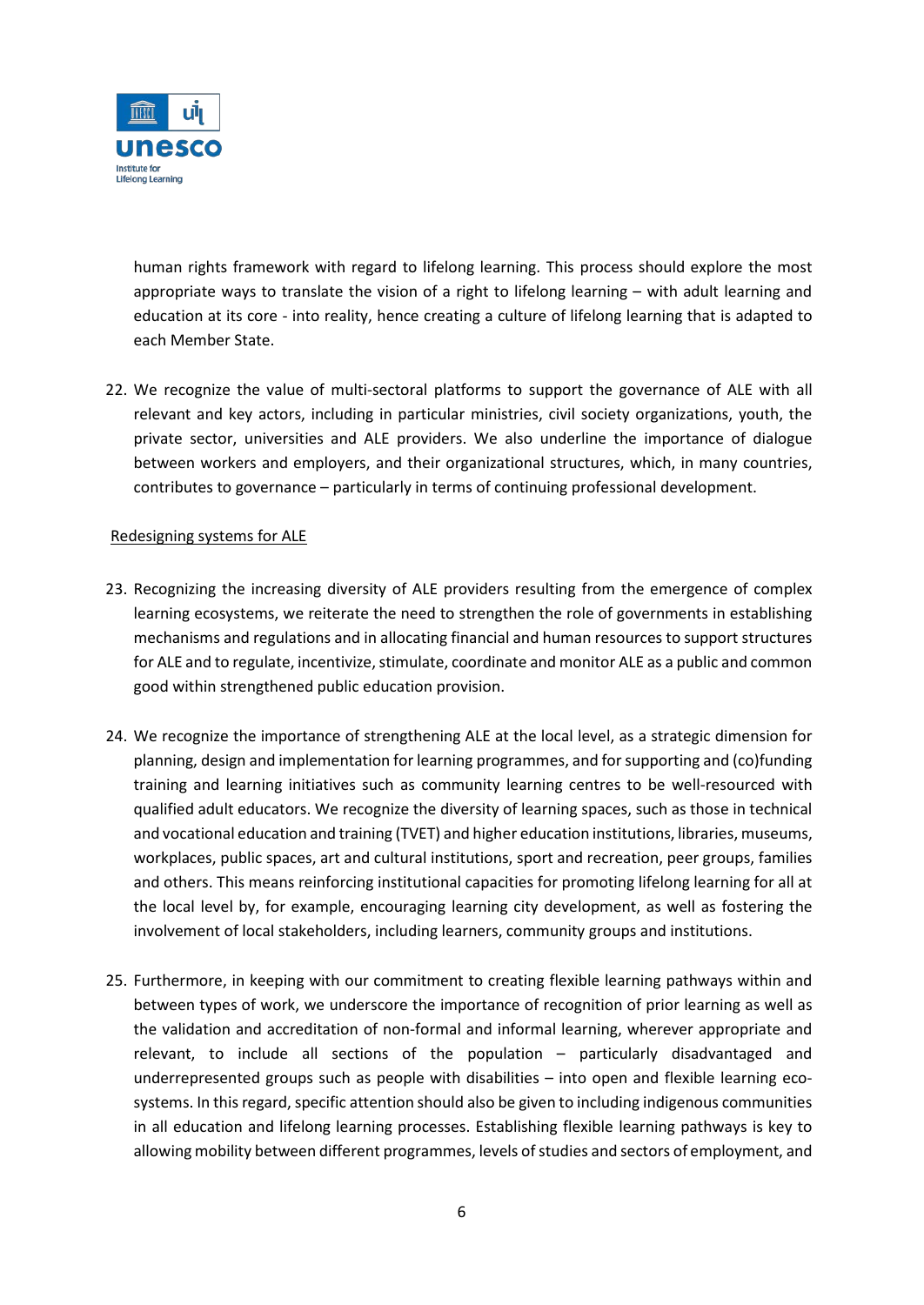

for learners to choose their learning trajectories according to their talents and interests, taking advantage of the opening up of bridges across education sub-sectors and the labour market.

# **Ensuring quality of learning**

- 26. We stress the key role of teachers and educators, including volunteer tutors and other professionals engaged in adult learning and education. We commit to implementing policies and strategies to upskill and further professionalize and specialize adult educators through pre-service, in-service and continuing training – in association with universities and research institutes – and by improving their working conditions, including their salaries, status and professional development trajectories. We further recognize ALE competency frameworks as strategic instruments for the professionalization of educators and the enhancement of their qualifications.
- 27. Emphasising the crucial role of face-to-face learning in ALE, we commit to promoting relevant, nondiscriminatory and gender-responsive curricula and learning materials that will incorporate emerging fields of learning such as global citizenship education, education for sustainable development, education for health and well-being, socio-emotional skills, transversal and criticalthinking skills, and digital skills.
- 28. To enhance the quality of ALE, we highlight the importance of conducting research and evaluation to guide policies and practice to further promote inclusion, quality and relevance. This should include participatory research aimed at supporting ALE programme designers, teachers and participants.

# Increasing funding

29. We commit to increasing public funding and resource mobilization for ALE and to preventing regression in existing budget allocations. As a component of lifelong learning, ALE should be funded through the contribution of a wide diversity of stakeholders, various ministries, employers and other private actors, local governments and learners. Such funding formulae should combine regular budgetary commitments with other sources and mechanisms, including blended financing and targeted measures for women and learners from vulnerable or marginalized groups. We are determined to increase public spending on adult education in accordance with country contexts aimed at progressively meeting the international benchmarks of an allocation of at least 4-6% of GDP and/or at least 15-20% of total public expenditure to education.<sup>[3](#page-6-0)</sup>

<span id="page-6-0"></span><sup>3</sup> These commitments were already made at the World Education Forum in Incheon in 21 May 2015 and adopted by 184 UNESCO Member States on 4 November 2015 in Paris in a High-level Meeting.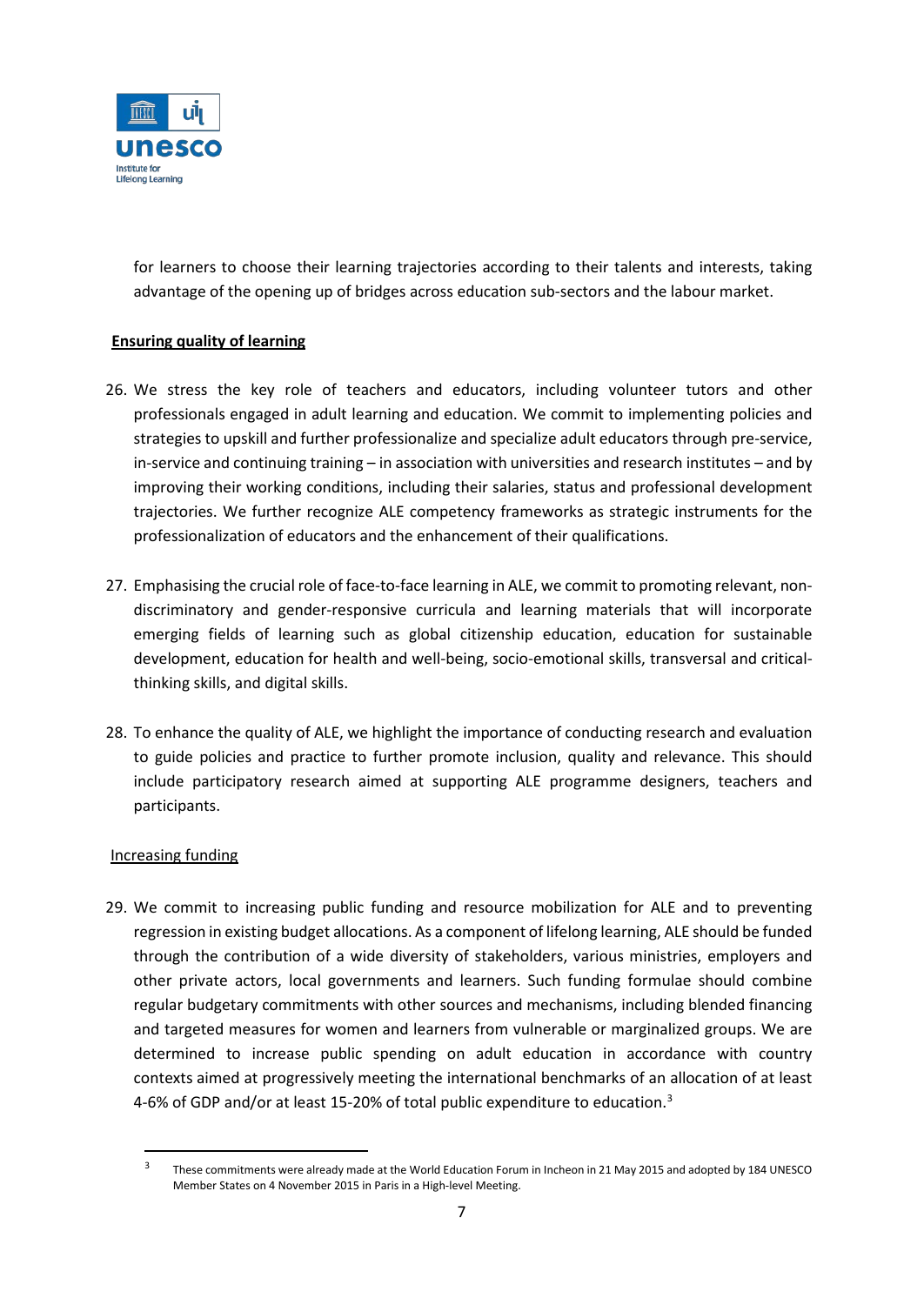

30. Considering the role that international cooperation plays in reaching an appropriate level of funding for ALE, and bearing in mind the potential contribution of ALE to advancing all 17 SDGs, we call for a broadening of the scope of global mechanisms for financing development cooperation in education, so that they also support ALE. In line with the commitments we made to achieve SDG 4, we therefore call on existing global funds for education, specifically the Global Partnership for Education and Education Cannot Wait, to include ALE in the strategies, priorities and financial support they provide to their partner countries. We commit to work towards filling the funding gap to meet the SDG 4 adult literacy targets and to integrate skills training through the fulfilment of existing commitments related to official development assistance (ODA), including the commitments by many developed countries to achieve the target of 0.7 per cent of gross national product (GNP) for ODA to developing countries.[4](#page-7-0)

# Promoting inclusion

- 31. We commit to placing diversity, including linguistic diversity, inclusion, accessibility and equity at the heart of our endeavours, recognizing them as priorities in increasing access to ALE among marginalized or disadvantaged individuals, and under-represented and vulnerable groups and communities. It is also imperative that the objectives of equity and inclusion be particularly mindful of the realities of, and responsibilities toward, Indigenous peoples. This commitment derives from the reaffirmation of education as a human right, which includes the right to participation as an enabler of empowerment and of active and global citizenship.
- 32. We commit to significantly increasing participation in both non-formal and formal ALE programmes, and encourage countries to set ambitious benchmarks for the participation of diverse groups of learners. To include vulnerable populations and adults currently unreached, we commit to promoting outreach and guidance systems to raise awareness of learning opportunities, expand participation and enhance learner motivation.
- 33. We reaffirm the importance of implementing reliable, valid, transparent and accessible gendersensitive information systems for ALE, allowing the tracking of progress in participation and learner retention with a focus on under-served populations, as well as of facilitating the exchange of knowledge between government and non-governmental institutions, academia, civil society and Member States.

<span id="page-7-0"></span><sup>4</sup> This commitment was already made as part of SDG17, target 17.2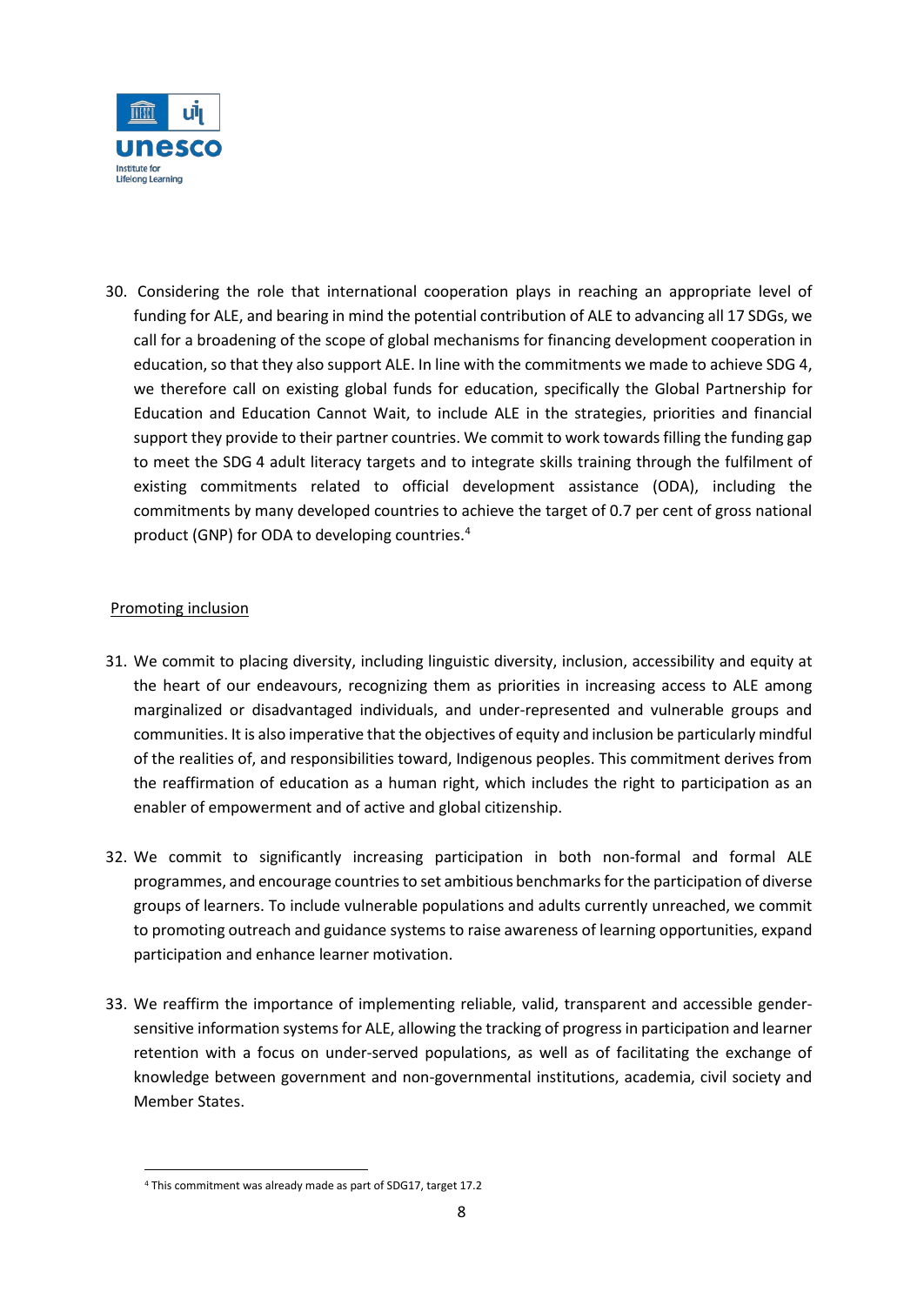

# Expanding learning domains

- 34. We reaffirm the vision of literacy as a continuum of learning and competency levels as a foundation for adult learning and education. We commit to strengthen considerably our efforts to implement related policies accordingly and to meeting the SDG 4.6 targets. This involves establishing comprehensive and evidence-based gender-transformative, cross-sectoral and inclusive literacy policies and implementation strategies.
- 35. We recognize the workplace as an important learning site. Establishing a culture of lifelong learning at work is important to help workers to secure and maintain decent work, adapt to new job requirements, and achieve personal development and fulfilment. We also recognize that workplace learning must contribute to building more inclusive and just societies. ALE promotes efficiency, productivity and well-being at work, and we call upon employers to invest in ALE in the workplace.
- 36. Recognizing the urgency and centrality of climate action for sustainability, we commit to promote education for sustainable development and to advance awareness on the causes and effects of climate change, so that all youth and adults can better understand urgent sustainable development issues and act as empowered citizens, by adapting their consumption patterns and lifestyles, and engaging actively in democratic debates and initiatives to protect and preserve the environment.
- 37. Recognizing the powerful role technology plays in ALE, Member States commit to identifying ways to reduce the digital gap and to promote digital literacy and skills, as well as to formulating new directions for learning alliances building on UNESCO normative instruments that frame access to knowledge (the 2019 Recommendation on Open Educational Resources and the 2021 Recommendation on Open Science) and the use of AI (the 2021 Recommendation on the Ethics of AI) for learning. Hence, alongside promoting blended learning – which is an effective means of reaching out to marginalized people and communities most in need of ALE – we will also promote open education resources for the common and public good, and address concerns over equity and inclusion, privacy and ethics in relation to the use of technology for learning.
- 38. Considering the impact of the COVID-19 pandemic, we assert the importance of learning for individual well-being and public health. We recognize the need to strengthen these dimensions in ALE policies and programmes at national and local level, harnessing the positive impact of ALE on health – including for older adults. Learning for health and well-being underlines the importance of connecting SDG 3 and SDG 4, and of mainstreaming ALE and health in multi-sectoral policies and programmes.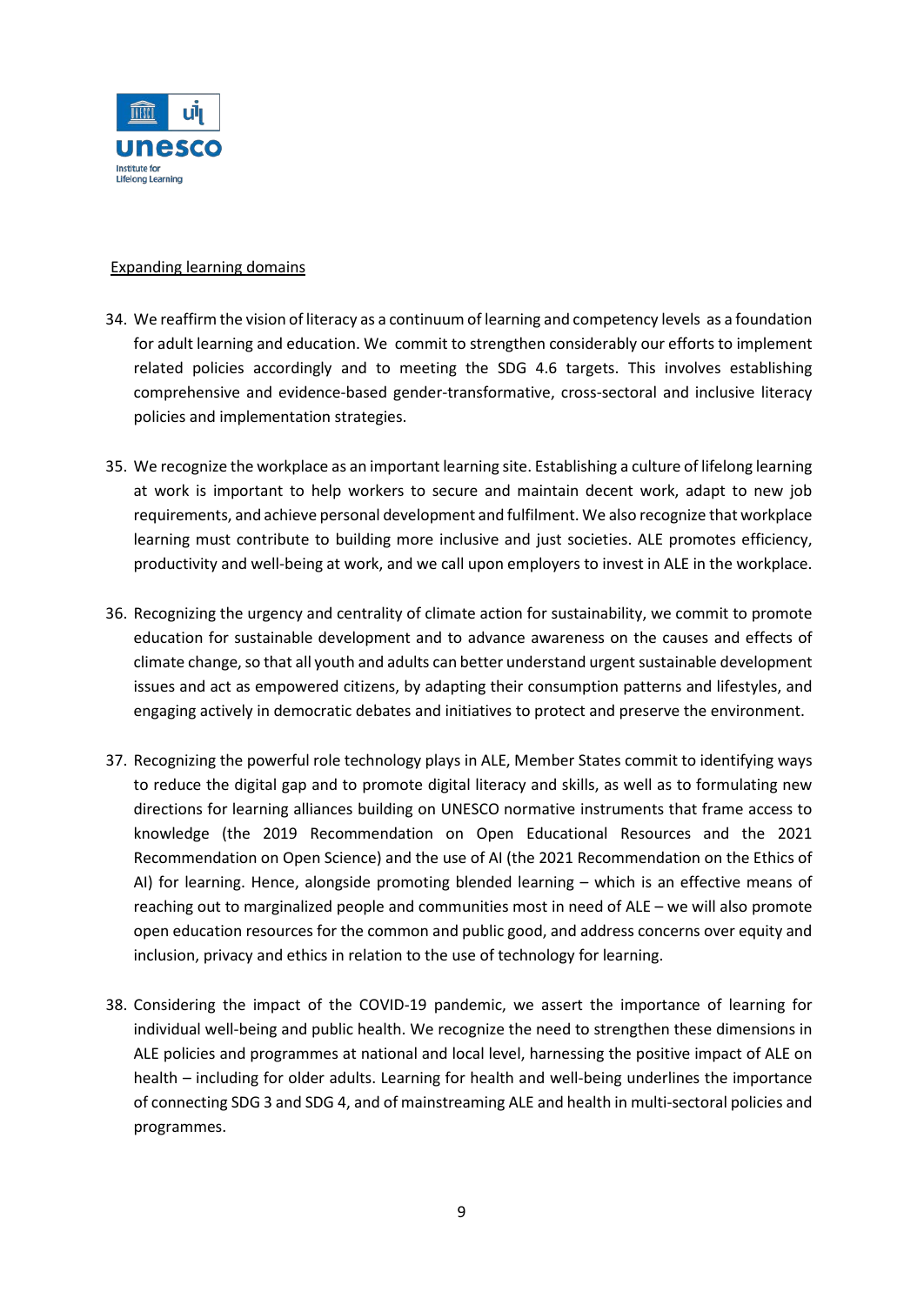

- 39. We further highlight the importance of active and global citizenship, and of media and information literacy, in tackling societal and development challenges. We therefore encourage initiatives to strengthen citizenship education for adults with the aim of developing learners' capacities to critically evaluate information, make informed decisions, develop agency, and contribute significantly to their local communities and public debate.
- 40. We commit to using the 2030 Agenda for Sustainable Development as a roadmap for the development of transversal skills, recognizing how this agenda brings cohesion and synergy to the multifaceted goals of ALE for the years to come. Quality education and lifelong learning are important mechanisms for implementing SDG 4 and are also prerequisites for poverty reduction (SDG 1), health and well-being (SDG 3), gender equality (SDG 5), reduced inequalities (SDG 10), gainful employment and decent jobs (SDG 8), inclusive, safe, resilient and sustainable cities (SDG 11), just, peaceful, inclusive, violence-free societies (SDG 16) and climate action (SDG 13). Furthermore, adult education is part of the right to education and crucial for the realization of all human rights.

# **International cooperation for enactment and monitoring**

- 41. In enacting the commitments contained within this Framework for Action, and in order to continuously exchange knowledge and good practices, foster peer learning and contribute to institutional capacity development, and in a spirit of international solidarity, we commit to further support and engage in international co-operation initiatives aimed at improving ALE and promoting lifelong learning.
- 42. We commit to paying specific attention to the following categories of Member State, which are facing particular challenges in achieving SDG 4 and other SDGs:
	- conflict-affected Member States, considering their specific needs in terms of participation in ALE, including for refugees and displaced populations, and for capacity building;
	- Small Island Developing States (SIDS), considering their structural vulnerability, exacerbated by climate change;
	- African states, which face persistent education challenges and offer large opportunities for future development; and
	- Least Developed Countries (LDC), which continue to merit special attention and targeted support.